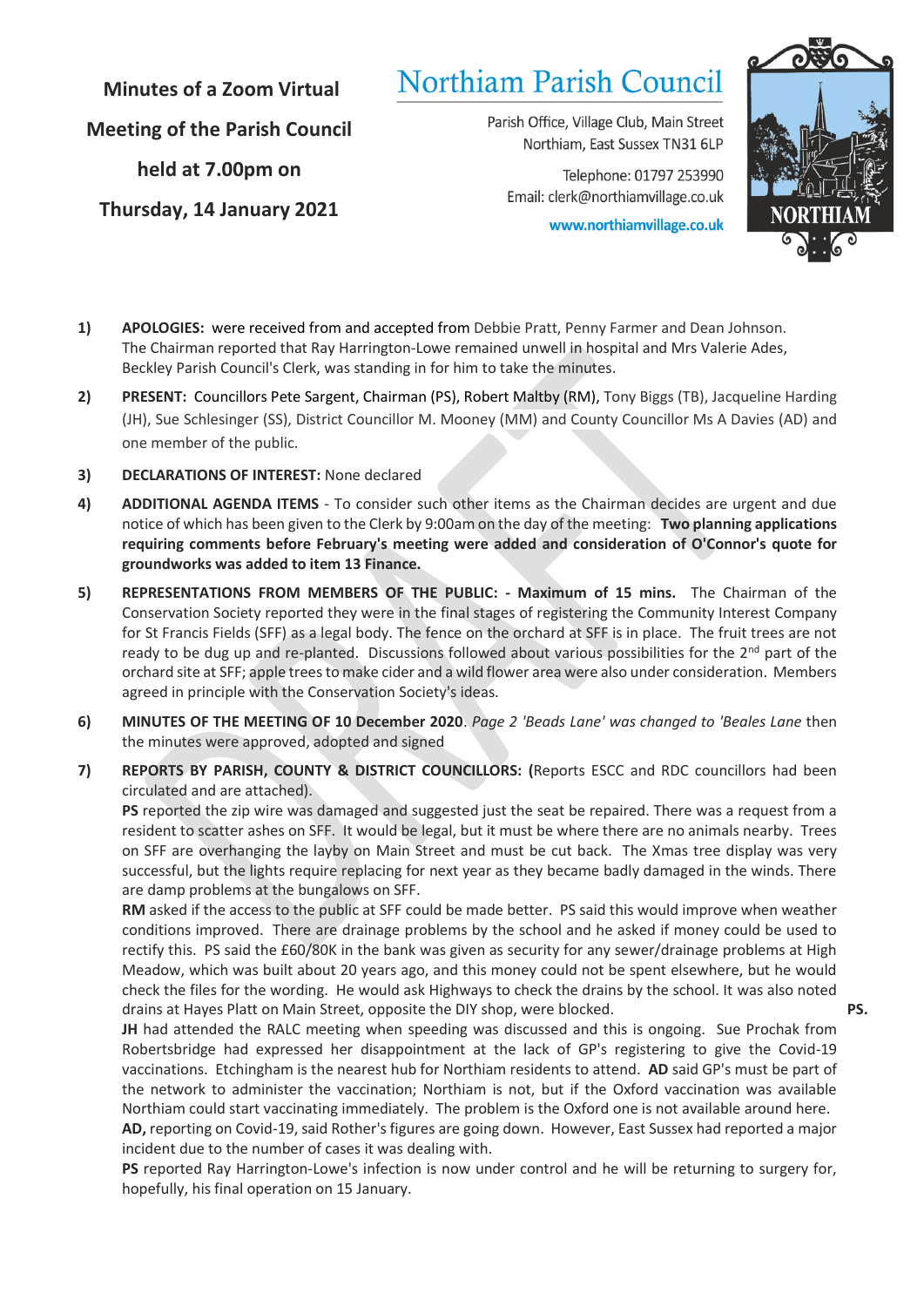#### **8) PLANNING:**

- a. **RR/2020/2409/P** Highbury House, Mill Lane, Northiam TN31 6JU. Timber orangery to rear to replace existing. Members unanimously supported the application (5.0).
- b. **RR/2020/2281/P - Adams Lane** temporary permission for 3 shepherd's huts. Provided all services were in place members unanimously supported the application (5.0).
- c. **RR/2020/2338/P** Construction of house adjacent to 'The Hunts' Coppards Lane. Members noted the proposed building would be outside of the development boundary and they asked for the application to be 'called-in' if planners were mindful to approve it. **MM.**

#### **9) ALL PLANNING DECISIONS HAVE BEEN PREVIOUSLY CIRCULATED TO COUNCILLORS:**

#### **10) OTHER PLANNING MATTERS**:

#### **11) VILLAGE MATTERS**

- a. **Memorial Bench request**. To go in the Playing Field in memory of Nancy Wood Approved.
- b. **Housing needs survey.** This is required to prove a need. PS said Tom Warder at AIRS will give advice on how to do a survey or he will do one for us. Members agreed in principal and PS will find out for how long a survey lasts. **PS.**
- c. **Pub Survey**. This also requires a survey to prove there is a need for a pub in the village. RDC must make it clear there is a need for a pub or for the premises to be used as a community centre. **PS** said the housing and pub surveys should be done at the same time. **Members agreed.**
- d. **Tree Survey**. Francesca Nowne and her husband are tree surgeons and consultants and have quoted £5k to survey the village's trees = approximately £50 a tree. **Defer to February**.

*8.08pm - JH offered her apologies and left the meeting.*

**12) CORRESPONDENCE OTHER THAN THAT ALREADY CIRCULATED**: **PS** said everything received had been circulated.

#### **13) FINANCE:**

- a. **Confirmation of temporary RFO**. Members **unanimously agreed (3.0)** that PS should continue these duties. He said he would not sign cheques whilst in the post.
- **b. Budget & Precept for 2021-2022.** The figure of £95k was **unanimously agreed (4.0).**
- **c. Consideration of O'Conner's quote for grass cutting 2021. PS** said the quote was £9365 for 2021, against £9,181.92 last year. With the Covid-19 restrictions **members unanimously agreed to renew the contract with O'Connor's (3.0).**

#### **14) FINANCE, OTHER MATTERS**:

**15) CHEQUES FOR SIGNATURE**:

The meeting closed at 8.25pm.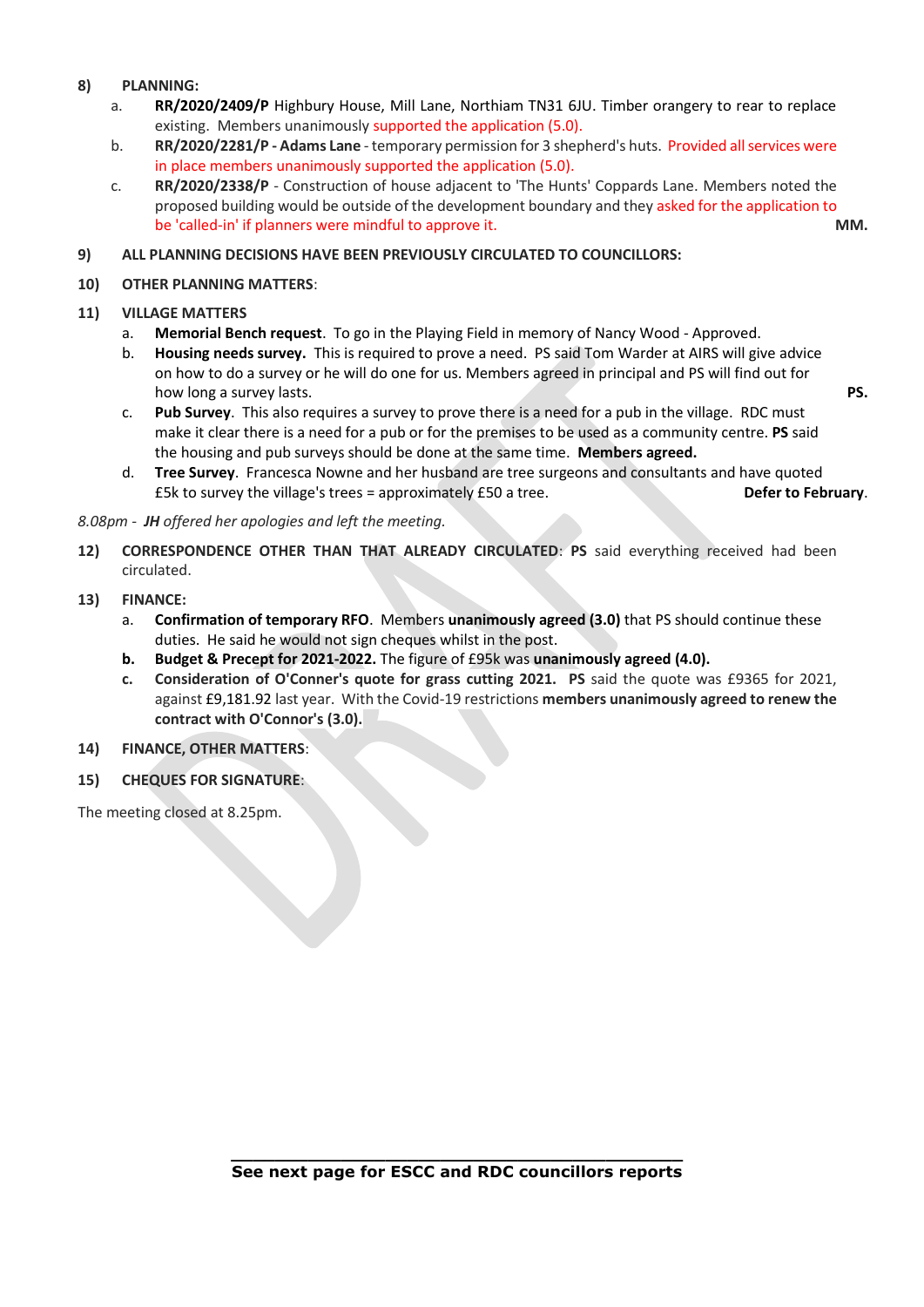# **ESCC Report for Parish Councils - January 2021**

I want to wish everyone the best possible 2021. Let us hope that times will be better for all, and that at some future time, we will be on top of this pandemic. It has been a horrifying experience but I give congratulations and thanks to all our local people who have rallied to help others. The village "help support" teams have been amazing. The Hub established in Bexhill will continue to support the community.

We are now in tier 4 and the local NHS Trust (ESHT) is busy. The number of cases per week in East Sussex is now over 1000 (1019 in week leading up to 10<sup>th</sup> December). Hastings has rocketed to 397 per 100,000 population, while Lewes has dropped to 75 per 100,000 population.

## **ESCC Help and Advice webpage Coronavirus-help and support**

**The Covid-19 vaccination roll-out** has started in Sussex, being led by West Sussex. Hospital sites include Conquest, Brighton and Worthing. Each vaccination service is being supported by one, or several GP practices. Centres working so far include, Crawley, Horsham (Christ's Hospital), and Horsham, Eastbourne, Angmering, Storrington, Uckfield, Haywards Heath, Pulborough, Brighton, Lewes ,and one in Bexhill, nothing for Battle and Rye and villages, although I have asked the question of our Director of Public Health (apparently something is starting at Etchingham village hall). These initial vaccinations are for hospital staff, key workers, care home staff and clients, and over 80 year olds. When you are contacted please respond immediately.

**School arrangements** : primary schools in Eastbourne, Lewes and Wealden are due to reopen as normal., Hastings and Rother will not open apart from children of key workers, and vulnerable children. Secondary: years 11 and 13 to return on January 4<sup>th</sup>, years 7-10 and 12 to return on 18<sup>th</sup> January. All special school children to return to school.

**Our Chief Inspector of Police** is Sarah Godley. She is the policing commander for East Sussex and is responsible for local policing in Hastings and Rother districts. She leads the local Neighbourhood Policing Team, consisting of police officers and PCSOs. Sarah is also an accredited Tactical Firearms Commander and the force lead for Suicide Prevention. Inspector Jonathan Hartley has been replaced by Inspector Jay Mendis, our Neighbourhood Sargeants are Simon Barden and Brett Whitewith. PCs Paul Fielder, Jason Kemp, Dan Turk, Nadia Foy, and Ed Booth are our police constables, PC Charlotte Williams is our Neighbourhood Youth Officer, and our PCSOs are Emma Phillips and Daryl Holter.

Residents can benefit from the **Warm Home Check Service.** This is a free service, providing telephone advice on keeping homes warm and reducing energy costs. There is financial support available for heating and help with minor improvements to insulation and boiler repairs.

## **[www.eastsussex.gov.uk/keepwarm](http://www.eastsussex.gov.uk/keepwarm) - text WARM to 81400 or call 03444 111 444**

ESCC has been given the go-ahead by DEFRA and the MHCLG to transfer the Seven Sisters Country Park site to the South Downs National Park Authority.

UK Youth Parliament's (UKYP) 2021 campaign has chosen plastic pollution as their major topic. "Make your mark" is the largest youth consultation in Europe, where young people aged 11-18 across the UK are able to vote on issues that matter to them. James Jenkins from Eastbourne put forward and spoke on "Stop plastic pollution" at their conference last August. This topic won on the ballot. Congratulations James!

An urgent Sussex operation on Christmas Eve at Newhaven port helped truckers get back to mainland Europe. Teams of volunteers from the NHS worked late into the night and early morning to help drivers

An urgent get Covid tested to allow them to board ferries to Dieppe. The urgent testing operation was scrambled by **the Sussex Resilience Forum,** a consortium of emergency services, NHS, local authorities and partners working with Newhaven port and ferry operator DFDS.

**ESCC Highways Emergency Team** are available to deal with emergency calls throughout the year. Three members of staff are on call 365 days of the year monitoring emergency calls from the public and police between 4pm and 8am. To report an emergency on the roads, call 0345 60 80 193 and ask for the emergency highways team.